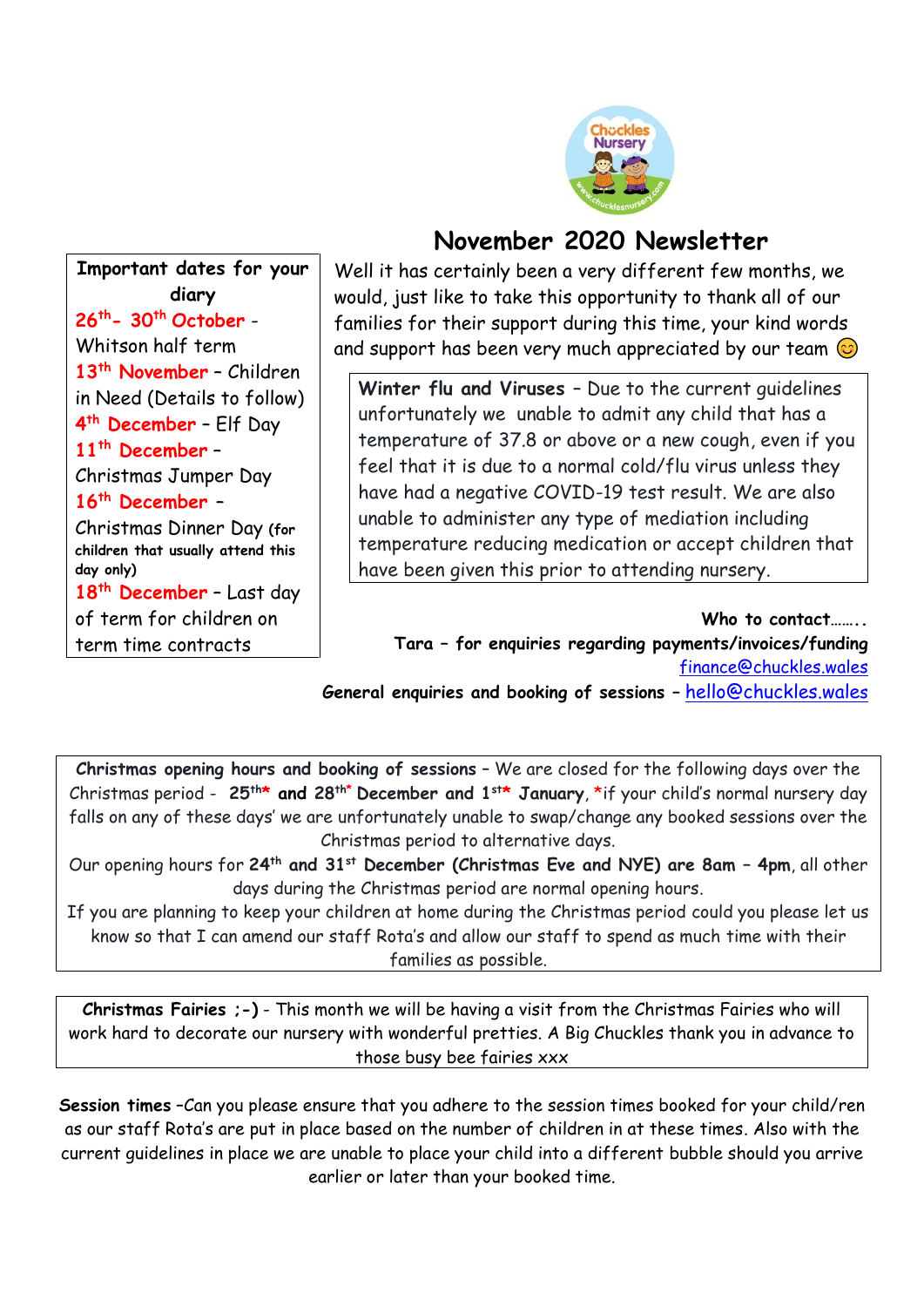**BRRRRRRRR –** As the weather is now going to start getting colder please could we have a hat, scarf and gloves for your child's care bag (please label them so they don't get lost) and also please ensure your child brings a warm coat as we will still be going outside daily.



**Snow –** Oh No it's that time of year again!! We will always try our best to remain open when it snows; however sometimes due to circumstances beyond our control this is not always possible due to the fact that we have to adhere to certain CIW regulations regarding staffing and health and safety. If we do have heavy snowfall then we will try our best to inform everyone as soon as possible to any changes of opening times, by telephoning parents and by posting information on our FB page.

**Your rubbish is our treasure** – Our team have been busy making lots of changes to our indoor and outdoor areas whilst your away but we have now started running out of materials – if any of you have any spare pots of left over coloured paints that you no longer need we would be more than happy to take them off your hands, all you need to is let us know you are dropping them off and then leave them outside by the pram shed for us to collect - Thank you  $\odot$ 

**Contact details -** It is extremely important that if you change your mobile phone/house numbers that you let us know in case we need to get hold of you throughout the day.

**Nominate a staff member** – Don't forget if you would like to give a team member a big "wahoo" for our board simply write the team members name, your child's name, the reason why on a piece of paper and post it into our post box  $\odot$ 

**Bags** – Can you please make sure that your child brings a small bag with them each day for nursery as they like to do lots of pictures for and we want to make sure they are kept safe. Also, can preschool parents please ensure there is a set of clothes in their bags in case of any little "accidents" as they no longer have nursery bags within this age group.

**Parking And The Car Park Area** - Please ensure that you are parking in the designated parking bays when dropping off and colleting your children as this causes minimum disruption to other cars. Also please be aware when driving and reversing in this area that there may be children behind you.

Until next Time……….